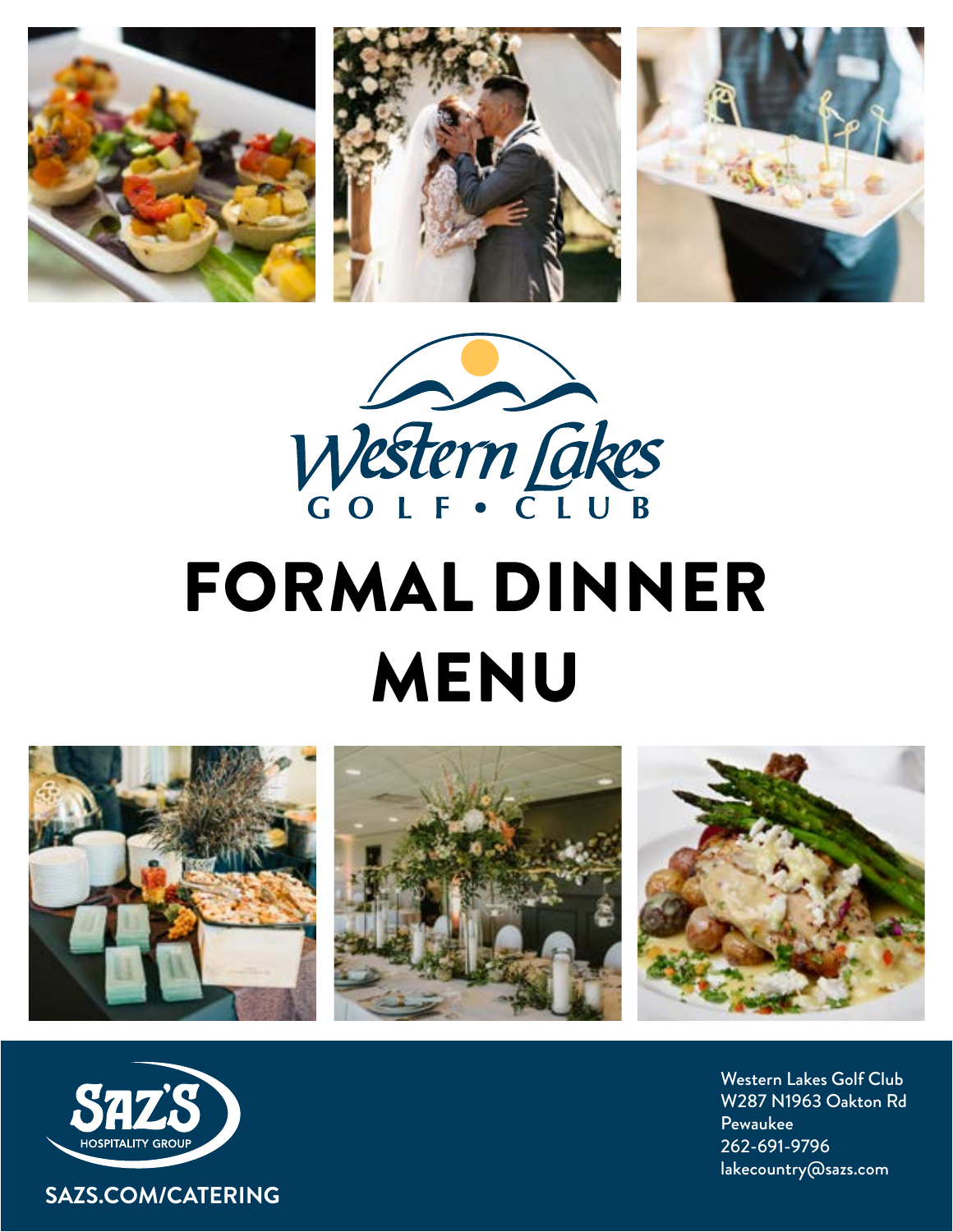# TABLE OF CONTENTS

Hors D'Oeuvres Packages | 2

Buffet Packages | 4

Family-Style Dining | 6

Plated Dinners | 7

Buffet & Family-Style Accompaniments | 8

Custom Stations | 10

Late Night & Dessert Packages | 14

Bar Services | 16

Policies & Information | 18

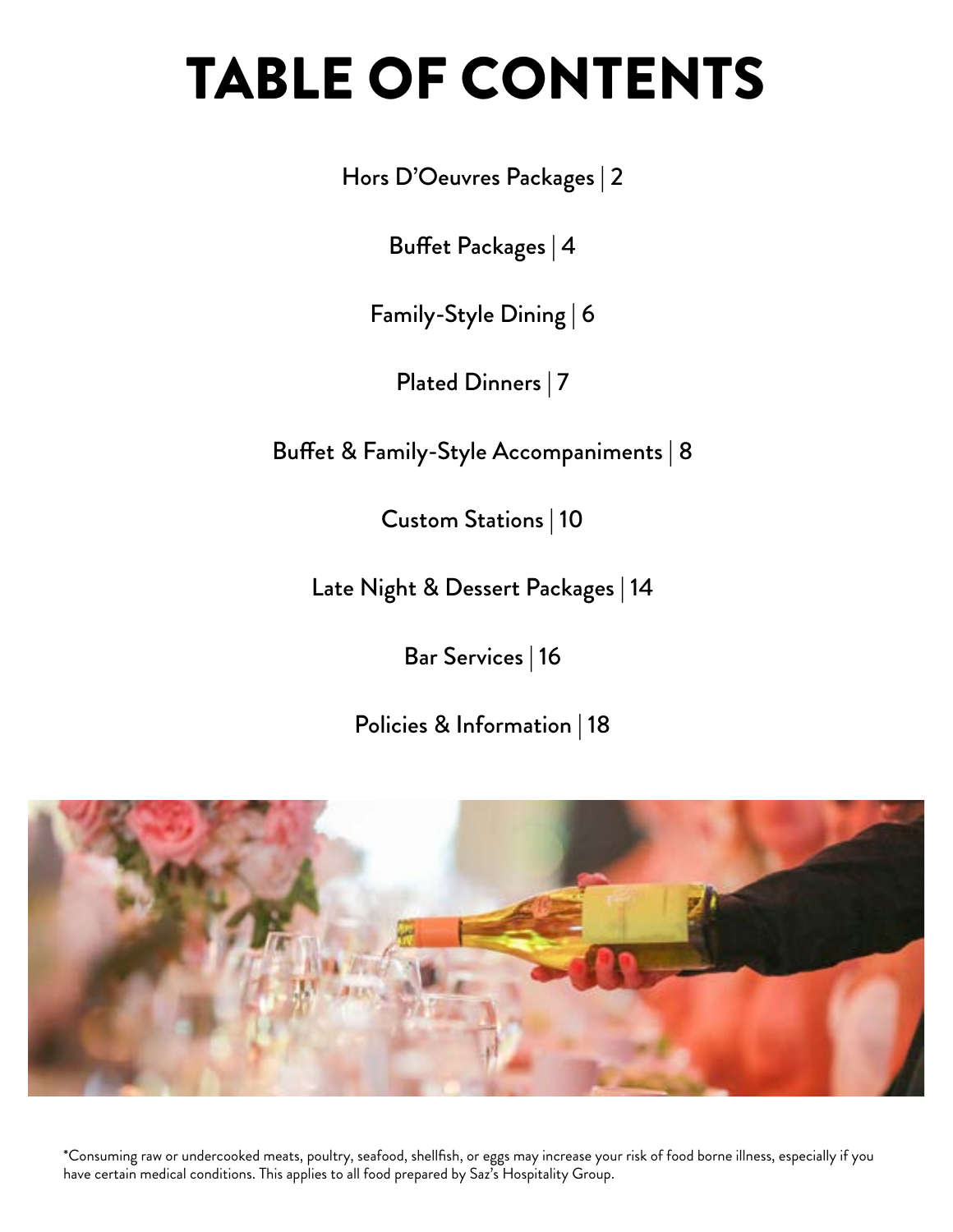# HORS D'OEUVRES PACKAGES

*Offered as an enhancement to your dinner service, our hors d'oeuvre packages are a great way to welcome your guests to your event. Packages are served for one hour prior to dinner service. Service styles and menu items are open to modification and, as with everything in our menus, are completely customizable.*

## **CHOOSE**

3 Hand Passed Selections | \$11

4 Hand Passed Selections | \$13

2 Hand Passed Selections & 2 Tabled Selections | \$12

3 Hand Passed Selections & 2 Tabled Selections | \$14

3 Hand Passed Selections & 3 Tabled Selections | \$16

## HAND PASSED SELECTIONS

## **CHILLED**

## Sweet Brie Bites

Fresh-baked shortbread topped with smooth brie mousse, strawberry-mango chutney, and mint chiffonade

## Caprese Lollipop

Buffalo mozzarella, teardrop tomato, fresh basil, and balsamic drizzle

## Caprese Crostini

Buffalo mozzarella mousse, olive oil roasted tomatoes, smoked sea salt, and fresh basil

## Lemon Panna Cotta Mason Jar

Lemon panna cotta brûlée, cranberry orange relish, tartine

## Duck BLT Crostini

Duck confit, crostini, micro greens, bacon, chopped teardrop tomato, orange marmalade mayo

## Ahi Tuna Nacho

Crisp wonton triangles garnished with wasabi micro greens, pickled vegetables, and sesame-seared Ahi tuna with ginger habanero drizzle

Hummus Mason Jar Sage walnut pesto with falafel crouton

Rustic Tomato Bruschetta Medley of roma tomato, garlic, and fresh basil

Fresh Mozzarella Tartine Fresh mozzarella mousse, grilled crostini, lemon curd, fresh thyme

## **WARM**

## Stuffed Mushroom Caps with Italian Sausage

WI button mushrooms hand-stuffed with Italian sausage

## Bacon Wrapped Water Chestnuts

Served with a hot honey drizzle

Pesto Shrimp Skewers Large shrimp sautéed with rosemary mint pesto

## Bacon Wrapped Beef Brisket

Served with spicy peach BBQ

## WI Lollipop

Grilled Wisconsin brat, local cheese curd, spicy brown mustard drizzle

#### Grilled Steak Cups Flank steak, gorgonzola mousse, roasted garlic aioli, & micro shoots

## Baked Brie & Raspberry Bite

Phyllo shell with brie and raspberry preserves

Artichoke Beignet Served with pomegranate gastrique

#### Vegetable Pot Stickers Served with red chili cream

Jackfruit Cake Served with mango pineapple relish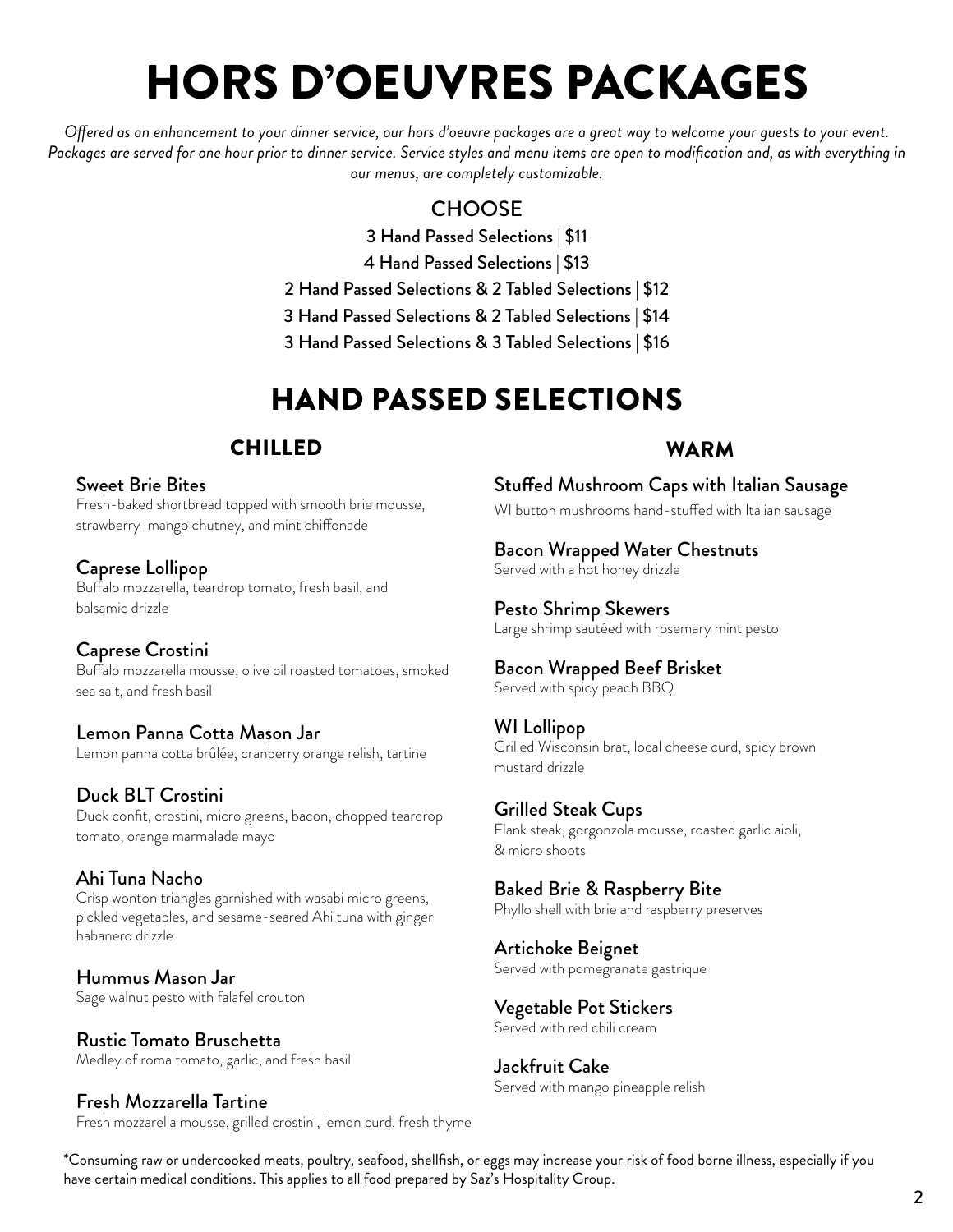## HORS D'OEUVRES PACKAGES

## TABLED SELECTIONS

### Cheese and Salame Board

Imported and domestic cheeses including aged cheddar, dill havarti, fontina, manchego, white cheddar curds, marinated olives, presented with prosciutto, salame, crisp flatbreads, cheese twists and assorted crackers

#### Mediterranean Display

Roasted garlic hummus, babaganoush, red curry lentil dip, tabouli, warm spinach artichoke dip, marinated olives, grilled vegetables, toasted pita chips, crisp flatbread and assorted crackers

### Smoked Salmon Display

House-smoked salmon side artistically presented with chef's garnishes, lemon, flatbreads and crackers

> Choose your flavors: Spicy Cajun Cracked Peppercorn Maple Sugar & Wisconsin Honey

#### Fruits of the Earth

Seasonal display of fresh fruits to include pineapple, honeydew, cantaloupe, watermelon, strawberries, blackberries and red grapes

### From the Market

Seasonal fresh crudités including radishes, bell peppers, celery, baby carrots, broccoli, cauliflower, sugar snap peas, grape tomatoes and asparagus spears; presented with roasted shallot dip

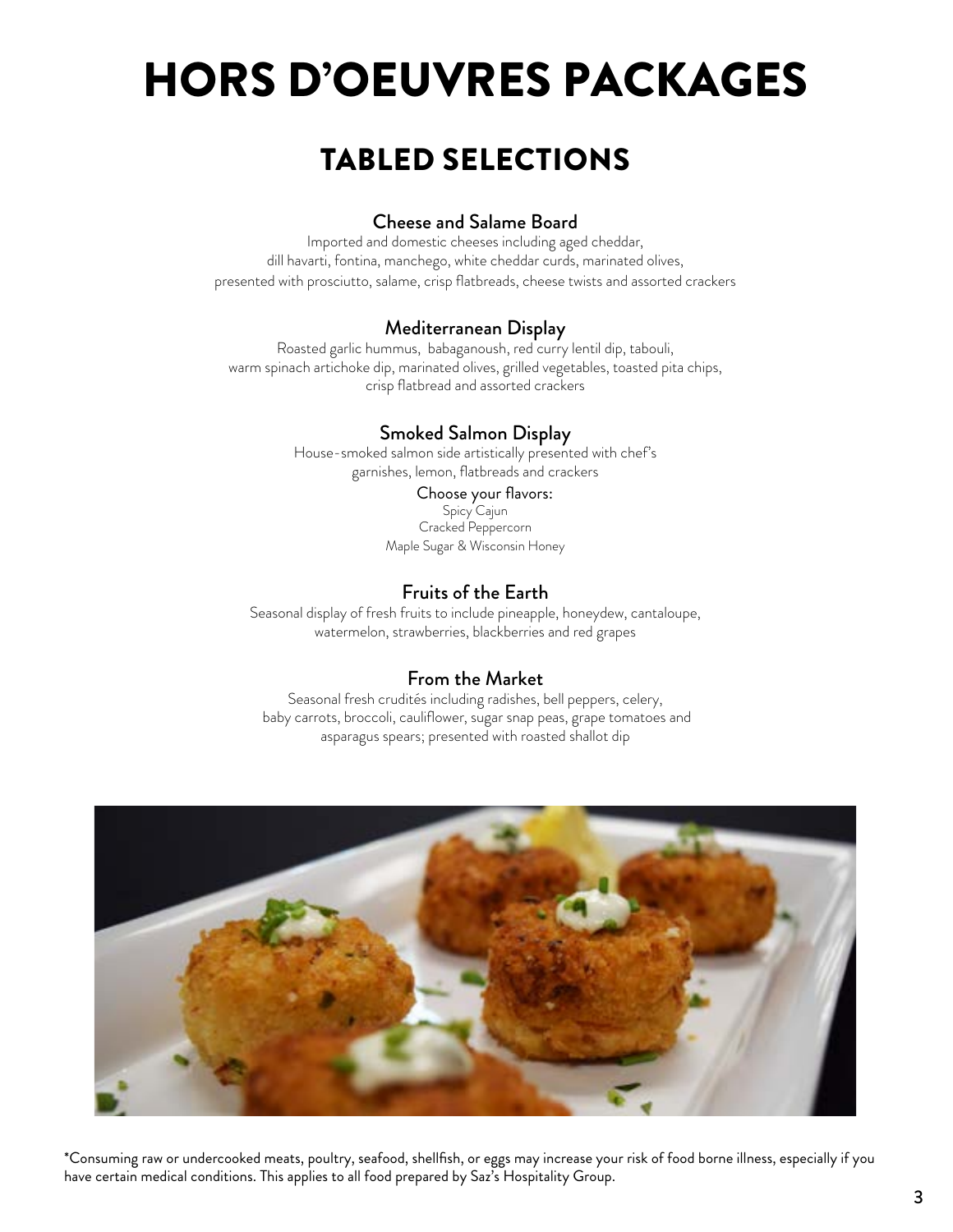# BUFFET PACKAGES

*We've taken the time to craft a handful of packages for events of different sizes and styles. Use them as inspiration to bring your own vision to life or sit back and relax knowing you've selected a menu primed for success.*

Each buffet comes with your choice of protein, table-served salad, seasonal vegatable, rolls and butter, and accompanying starch for your entrée selection(s).

## CLASSIC | \$39

Roasted & Carved Pork Loin

Mustard crusted pork loin with Dijon peppercorn ivory sauce *OR*

 Smoked & Carved Turkey Breast Black cherry smoked turkey breast with herb citrus turkey gravy and cranberry orange relish

One additional entrée selection One table-served salad One seasonal vegetable

## ELEGANT | \$42

Roasted & Carved Pork Loin

Mustard crusted pork loin with Dijon peppercorn ivory sauce

*OR* 

Smoked & Carved Turkey Breast

Black cherry smoked turkey breast with herb citrus turkey gravy and cranberry orange relish

Two additional entrée selections One table-served salad One seasonal vegetable

## LUXE | \$45

## Roasted & Carved Beef Sirloin

Herb crusted beef sirloin with tarragon horseradish cream

### *OR*

### Roasted & Carved Pork Loin

Mustard crusted pork loin with Dijon peppercorn ivory sauce

*OR*

## Smoked & Carved Turkey Breast

Black cherry smoked turkey breast with herb citrus turkey gravy and cranberry orange relish

Three additional entrée selections One table-served salad One seasonal vegetable

## COUTURE | \$53

## Roasted and Carved Beef Tenderloin

Peppercorn crusted beef tenderloin with red wine demi and tarragon horseradish cream

*OR*

## Smoked Pastrami Brisket

Brined, dried, seasoned, and smoked beef brisket with horseradish 1000 island and robert sauce

Three additional entrée selections One table-served salad One seasonal vegetable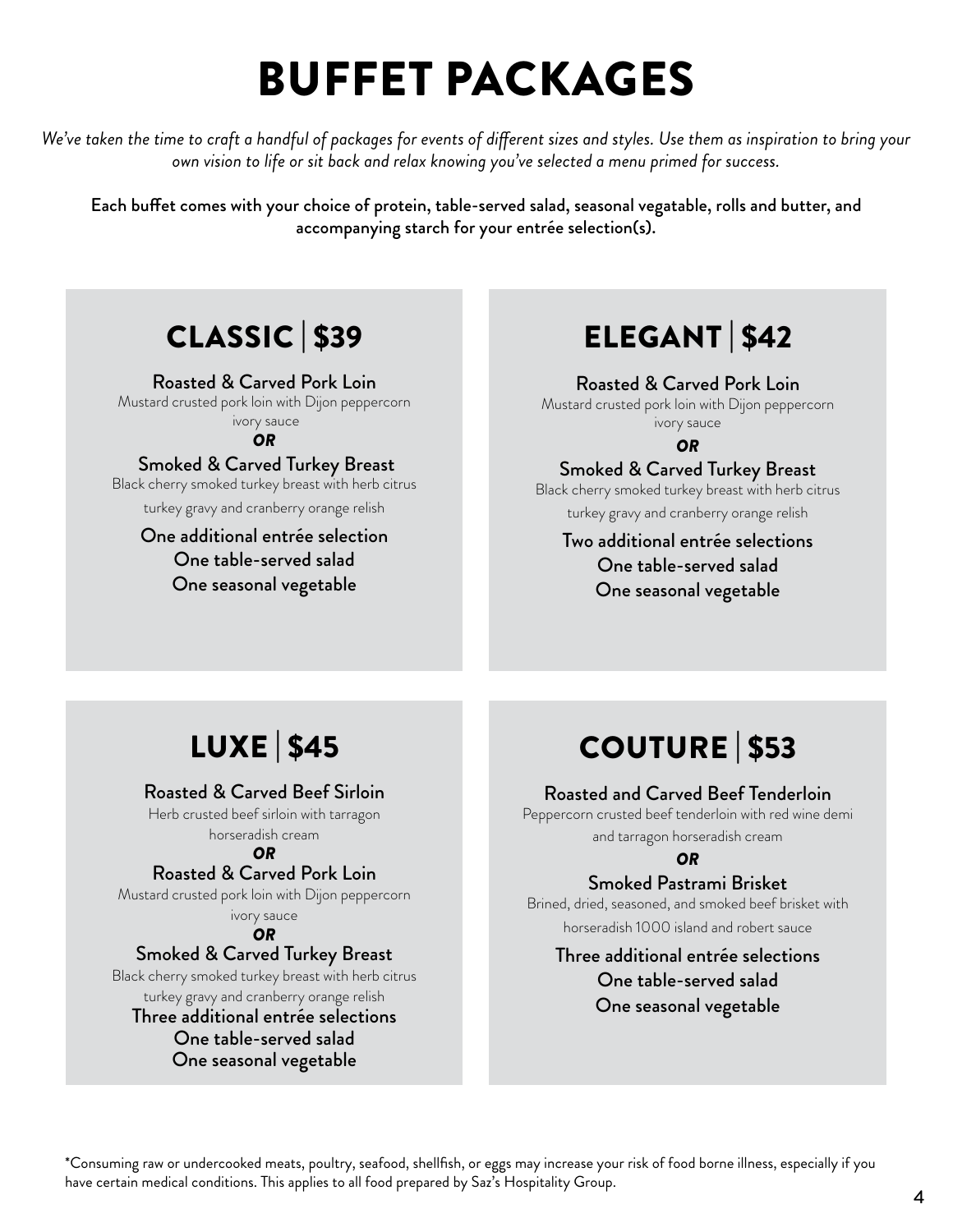# BUFFET PACKAGE ENTRÉE SELECTIONS

## Walker's Point Chicken

Italian-seasoned with Roma tomato, shallots, sweet onion, and Central Standard vodka cream; served with roasted vegetable barley risotto

## Chicken Bellisimo

Wild mushrooms, fresh spinach, roasted peppers, and parmesan cream; served with roasted vegetable barley risotto

## Chicken Verona

Parmesan crusted and topped with crispy prosciutto, aged parmesan, fresh arugula, and lemon pan jus; served with toasted farro risotto

## Chicken Forestiere

Topped with mushroom herb demi; served with pilaf de pomodori

## Chicken Florentine

Topped with sautéed spinach, leeks, and gruyere cream sauce; served with basil pesto gnocchi

## Cured Chicken Breast

Brown sugar cured chicken breast, bleu cheese, and thyme jus; served with pistachio cornbread stuffing

## Cider Braised Short Ribs

Hard apple cider braised beef short ribs topped with frizzled leeks; served with horseradish mashed potatoes

## Saz's Award-Winning BBQ Baby Back Ribs

Our famous baby backs! Served with Saz's Original BBQ Sauce; served with herb roasted baby Yukon Gold potatoes

### Bistro Steak Medallions

Pan roasted steak medallions with sauce bordelaise; served with parmesan risotto

## Piquant Pork Belly

Braised pork belly with piquant sauce, served with Carolina Gold Boursin Grits

## Blackened Cod\*

With tomato, caper, and crawfish sauté; served with pineapple dirty rice

#### Salmon\*

Sweet chili glazed, topped with a red curry lychee nut relish; served with Job's Tears risotto

### Wild Mushroom Alfredo

Tortellini, balsamic mushrooms, and pesto cream sauce Add Shrimp for \$5 or Chicken for \$3

### Butternut Squash Ravioli

Toasted walnuts, tarragon, parsley, brown butter, and cream



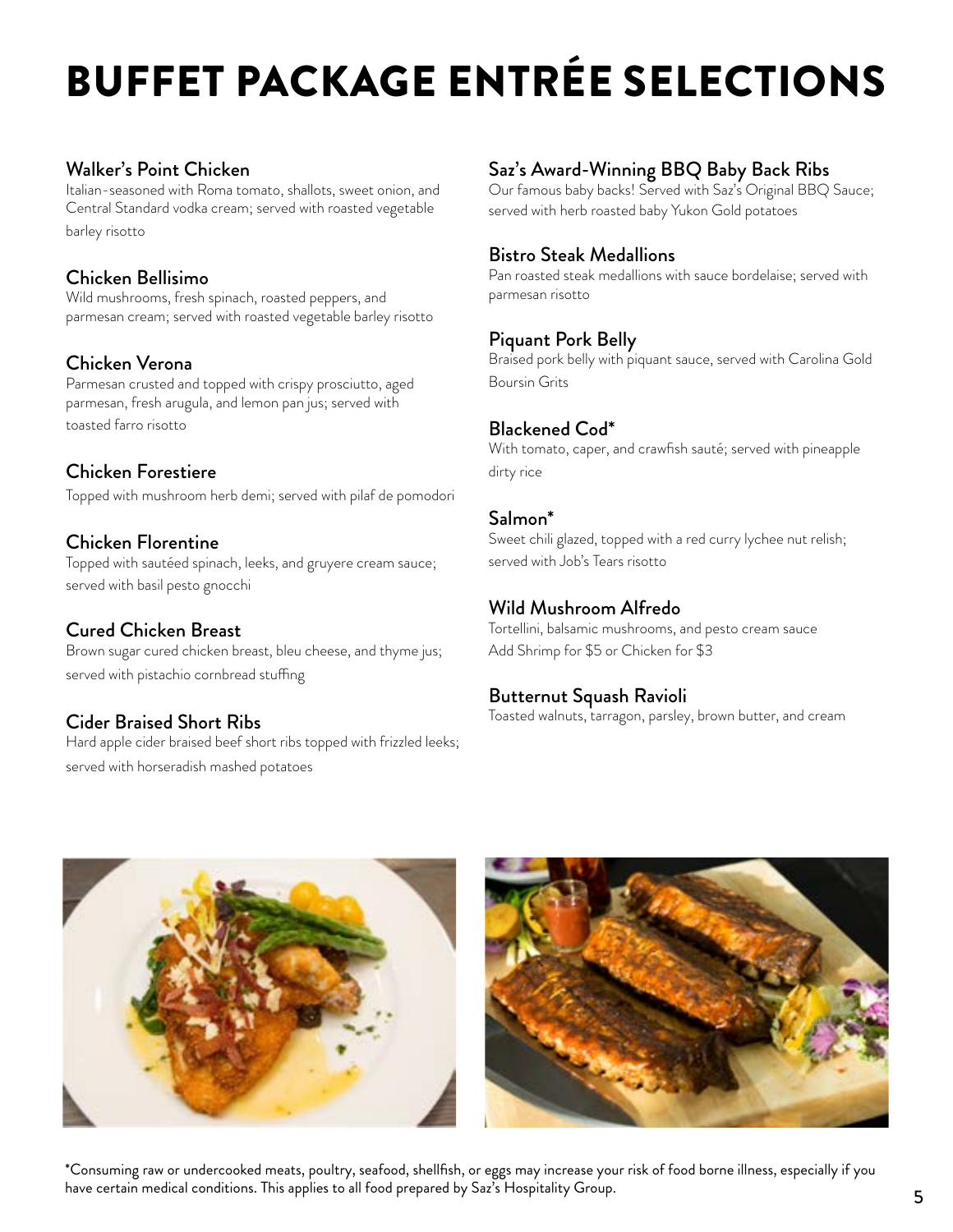# FAMILY - STYLE DINING

*Family-style selections are an inviting alternative to buffet-style service at a similar pricing structure. Provide your guests with an intimate dining experience that encourages camaraderie and connection without sacrificing elegant service and buffet variety.*

## **Two Entrées \$41 per guest | Three Entrées \$45 per guest**

Family-style services include a plated salad of your choice, one seasonal vegetable, and one starch. Accompanied by an assorted artisan roll and bakery basket with Wisconsin butter. Choose one item from our table-served salad selections on page 8.

Walker's Point Chicken Italian-seasoned with Roma tomato, shallots, sweet onion, and Central Standard vodka cream

Chicken Bellisimo Wild mushrooms, fresh spinach, roasted peppers, and parmesan cream

Chicken Verona Parmesan crusted and topped with crispy prosciutto, aged parmesan, fresh arugula, and lemon pan jus

Chicken Forestiere Topped with mushroom herb demi

Chicken Florentine Topped with sautéed spinach, leeks, and gruyere cream sauce

Cured Chicken Breast Brown sugar airline chicken breast, bleu cheese, and thyme jus

Cider Braised Short Ribs Hard apple cider braised beef short ribs topped with frizzled leeks Saz's Award-Winning BBQ Baby Back Ribs Our famous baby backs! Served with Saz's Original BBQ Sauce

Bistro Steak Medallions Pan roasted steak medallions with sauce bordelaise

Piquant Pork Belly Braised pork belly with piquant sauce

Blackened Cod\* With tomato, caper, and crawfish sauté

Salmon\* Sweet chili glazed, topped with a red curry lychee nut relish

Wild Mushroom Alfredo Tortellini, balsamic mushrooms, and pesto cream sauce Add Shrimp for \$5 or Chicken for \$3

Butternut Squash Ravioli Toasted walnuts, tarragon, parsley, brown butter, and cream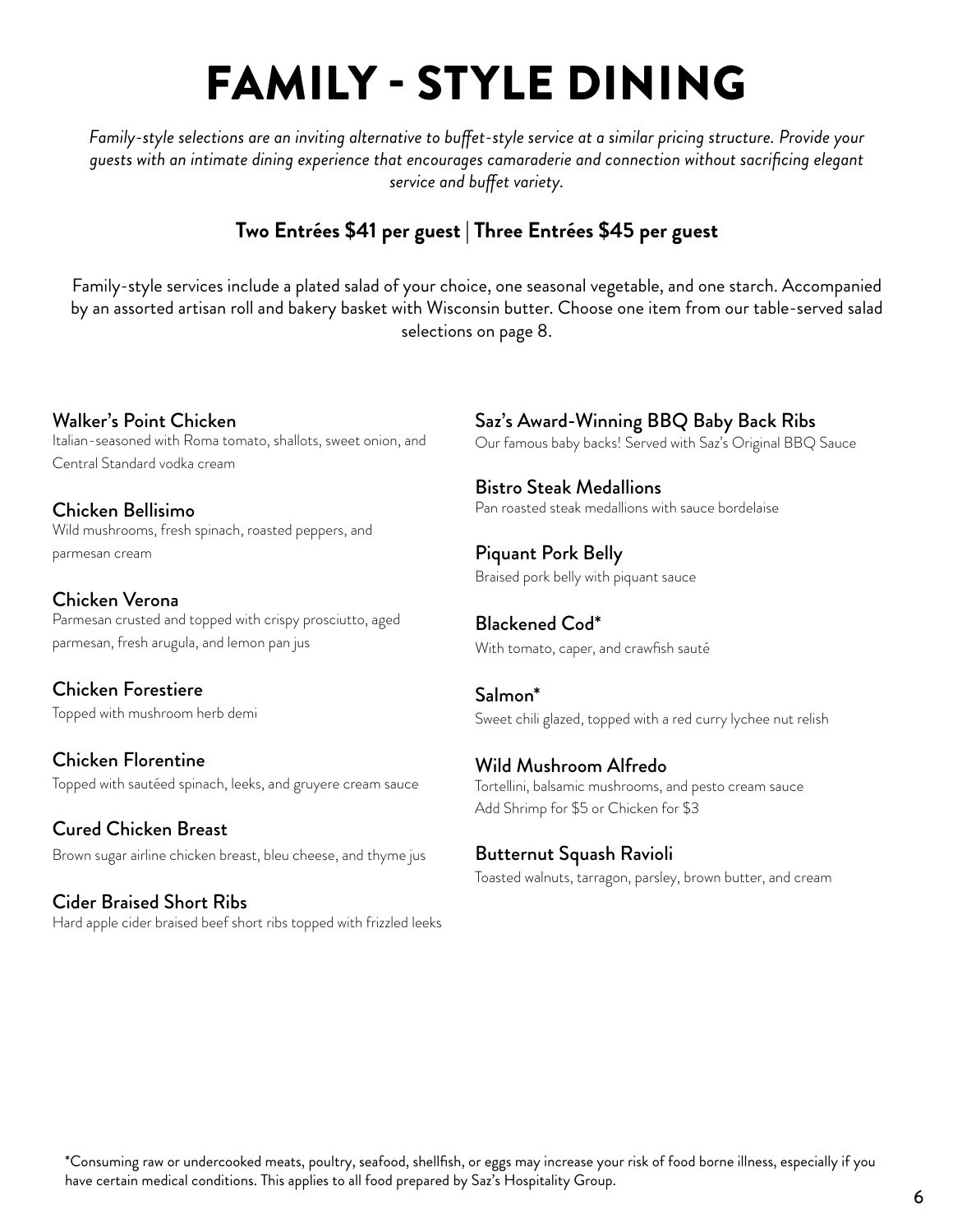# PLATED DINNERS

Plated dinners include pre-set or table-served salad and fresh bakery baskets with butter prior to dinner. All entrées are served with your choice of seasonal vegetable and chef-selected starch as indicated. All steaks grilled to medium.

## Sweet Chili Glazed Salmon\* | \$43

Pan-seared with red curry lychee nut relish; served with Jobs tears risotto

## Striped Bass\* | \$42

With Puttanesca Sauce; served over risotto milanese

## Haida Arctic Char\* | \$43

Rubbed with caramelized sugar-spice blend, topped with mango-pineapple chutney; served with pineapple dirty rice

## Petite Filet\* | \$52

6oz choice filet mignon with hunter sauce; served with rosemary garlic mashed potatoes

## Manhattan Steak Au Poivre\* | \$52

Herb marinated with cognac infused green peppercorn ivory sauce; served with parmesan roasted red bliss potatoes

## Grilled Flat Iron\* | \$44

Choice flat iron steak with espresso bourbon sauce; served with roasted fingerling potatoes

## Bistro Filet Medallions | \$45

Char-grilled, cold-smoked beef medallions, smoked sea salt, Scotch whiskey roasted garlic butter, and sauce bordelaise; served with goat gouda potato gratin

## Cider Braised Short Ribs | \$44

Hard apple cider braised beef short ribs topped with frizzled leeks; served with horseradish mashed potatoes

## Pork Flat Iron\* | \$42

Cold smoked and char grilled with apple cider gastrique and apple cherry compote; served with wild rice pilaf

## Bone-in Pork Filet\* | \$42

Honey lavender glazed; served with goat gouda au gratin potato

## Chicken Verona | \$42

Parmesan crusted and topped with crispy prosciutto, aged parmesan, fresh arugula, and lemon pan jus; served with toasted farro risotto

## Wild Mushroom Chicken | \$42

Wild mushroom and goat cheese mousseline stuffed chicken breast with lemon-thyme cream sauce; served with parmesan roasted potatoes

## Chicken Bellisimo | \$42

Wild mushrooms, fresh spinach, roasted peppers, and parmesan cream; served with roasted vegetable barley risotto

## Chicken Forestiere | \$41

Topped with mushroom herb demi; served with pilaf de pomodori

## Chicken Florentine | \$41

Sautéed spinach, leeks, and gruyere cream sauce; served with parmesan rosemary roasted potatoes

## Coq Au Vin | \$41

Sous vide frenched chicken breast, pinot noir demi; served with sunchoke puree

## Porcini Mushroom and Truffle Ravioli | \$40

Tomato mushroom ragout

## DUET & COMBINATION DINNERS

## Steak & Shrimp\* | 53

Char grilled filet with red wine demi and herb roasted shrimp; served with horseradish mashed potatoes

## Steak & Sea Bass | \$52

Pan seared bistro steak with Sauce Bordelaise and striped sea bass with Puttanesca sauce; served with Risotto Milanese

## Steak & Artic Char\* | 51

Pan-seared beef sirloin with red wine demi and Haida Arctic char with mango pineapple chutney; served with pineapple dirty rice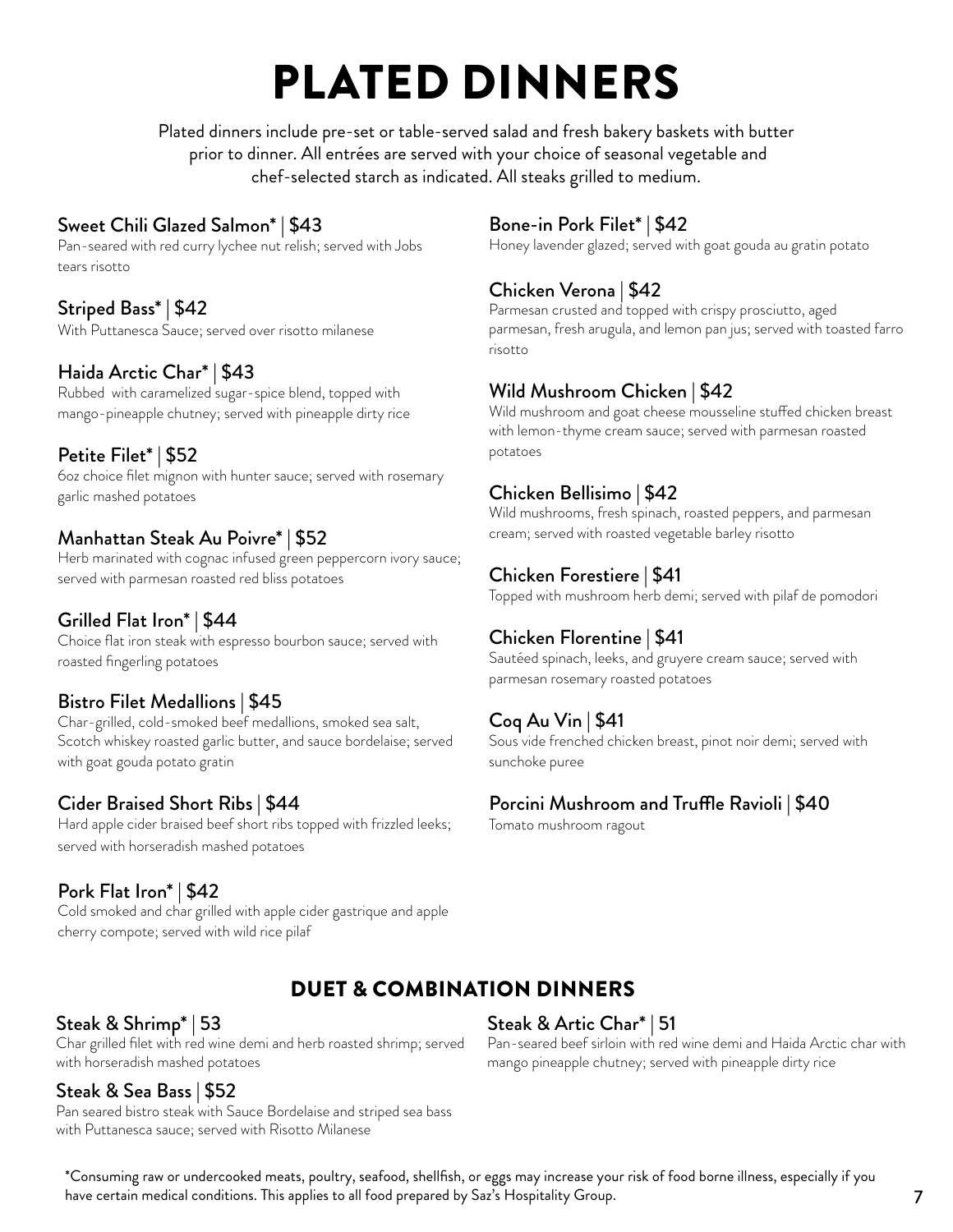## BUFFET, FAMILY-STYLE, & PLATED ACCOMPANIMENTS

## TABLE-SERVED SALAD OPTIONS

Your choice of the following salads will be served at your table with assorted artisan rolls and bakery and will be accompanied by elegant butter roses or family-style butter plate.

## Beet Duet Salad (add \$2 per guest)

Petite greens, roasted golden beets and red beet purée, cherry glazed bacon lardon, champagne vinaigrette, goat cheese croquette, and balsamic glaze

### Classic Wedge

Baby iceberg, crispy bacon, grape tomato, bleu cheese crumbles, hardboiled egg, and creamy bleu cheese dressing

### Boston Bibb

Chopped Bibb lettuce, ruby onion compote, candied bacon, apricot English stilton, and zinfandel vinaigrette (substitute goat cheese croquette for apricot English stilton for \$2 per guest)

## Heart of Romaine

Fresh hearts of romaine with grilled crostini, parmesan frico, and balsamic Caesar dressing

## Roasted Maple Pear Salad

Cranberry merlot gastrique, arugula, goat cheese, grains of paradise, and cranberry cinnamon vinaigrette

## Strawberry Spinach Salad

Baby spinach, fresh strawberries, candied pecans, tomato marmalade, crumbled goat cheese, and raspberry lime vinaigrette

### Harvest Salad

Mixed baby greens, diced bell peppers, Honey Crisp apples, crumbled feta cheese, toasted walnuts, and cranberry vinaigrette

### Green Goddess

Boston bibb lettuce, pickled baby corn, cucumber, grape tomatoes, rainbow sprouts, pecorino cheese, and green goddess dressing

## STARCH OPTIONS

| Pepper jack mac and cheese with smoked bacon | Barley risotto with roasted vegetables   |
|----------------------------------------------|------------------------------------------|
| Cheddar and chive mashed potatoes            | Carolina Gold rice grits with WI cheddar |
| Horseradish mashed potatoes                  | Goat gouda gratin                        |
| Roasted garlic rosemary mashed potatoes      | Parmesan risotto                         |
| Traditional mashed potatoes                  | Herb roasted fingerling potatoes         |
| Parmesan-rosemary roasted red bliss potatoes | Traditional mac n' cheese                |
| Maple-chipotle roasted sweet potatoes        | Penne pasta with roasted garlic cream    |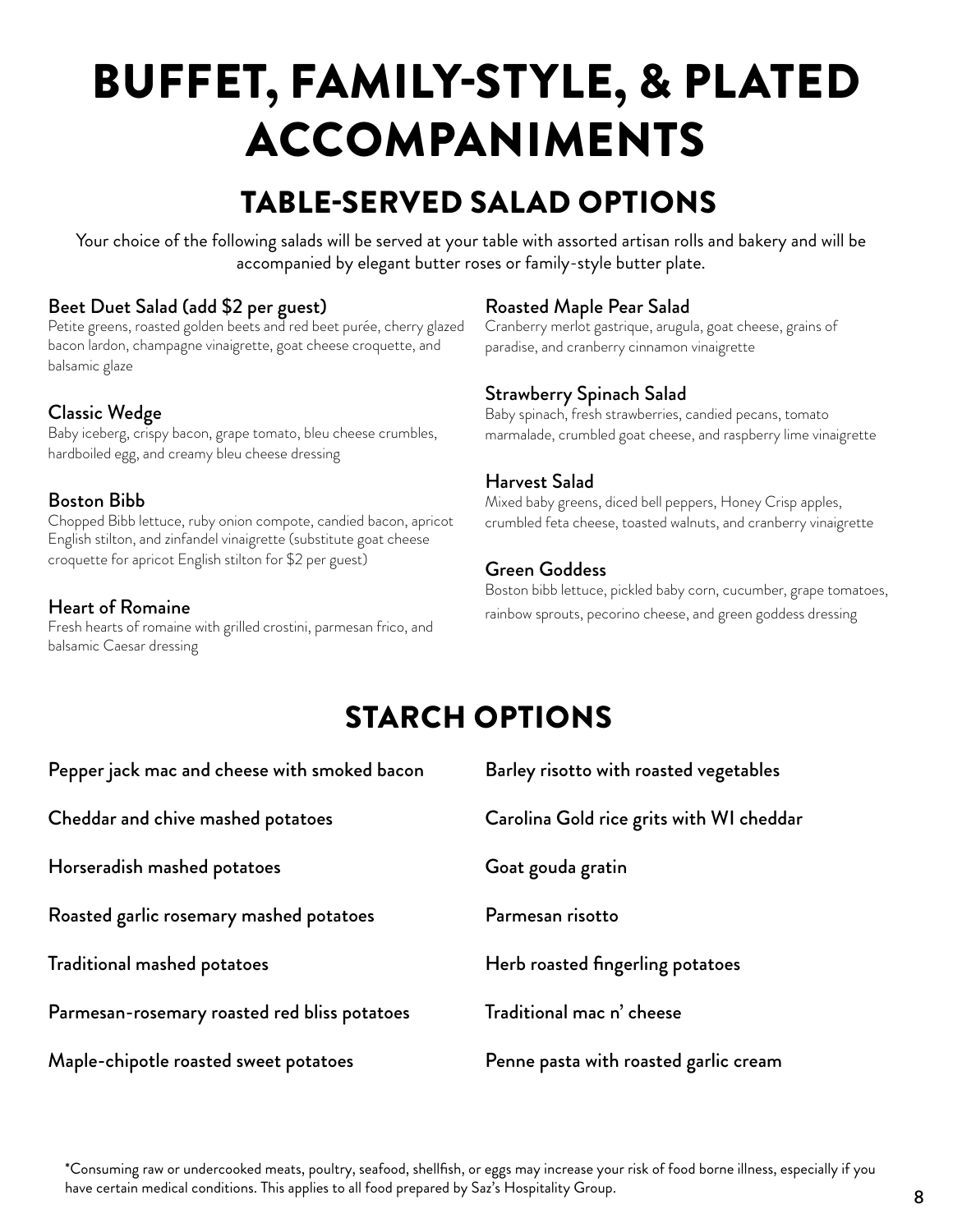## BUFFET, FAMILY-STYLE, & PLATED ACCOMPANIMENTS

## VEGETABLE OPTIONS

## **SPRING + SUMMER:**

(Available March - August)

Asparagus with shallot butter OR glazed with balsamic

Green Beans steamed with bacon and shallots OR with blistered tomatoes

Three Bean Sauté featuring edamame, snap peas, green beans and blistered tomatoes

## **YEAR ROUND:**

Heirloom Carrots glazed with brown butter and maple OR citrus honey Broccolini with citrus and spice Roasted Root Vegetables featuring carrots, parsnips, celery root, tri-color micro peppers and golden beets Broccoli with shallot butter OR four cheese au gratin

## **FALL + WINTER:**

(Available September - Feburary) Brussels Sprouts roasted with smoked bacon and shallots OR with brown butter and parmesan Cauliflower roasted with brown butter and almonds OR creamy goat cheese Squash Trio (acorn, butternut, winter) roasted with brown sugar, cinnamon and pecans OR with shallot butter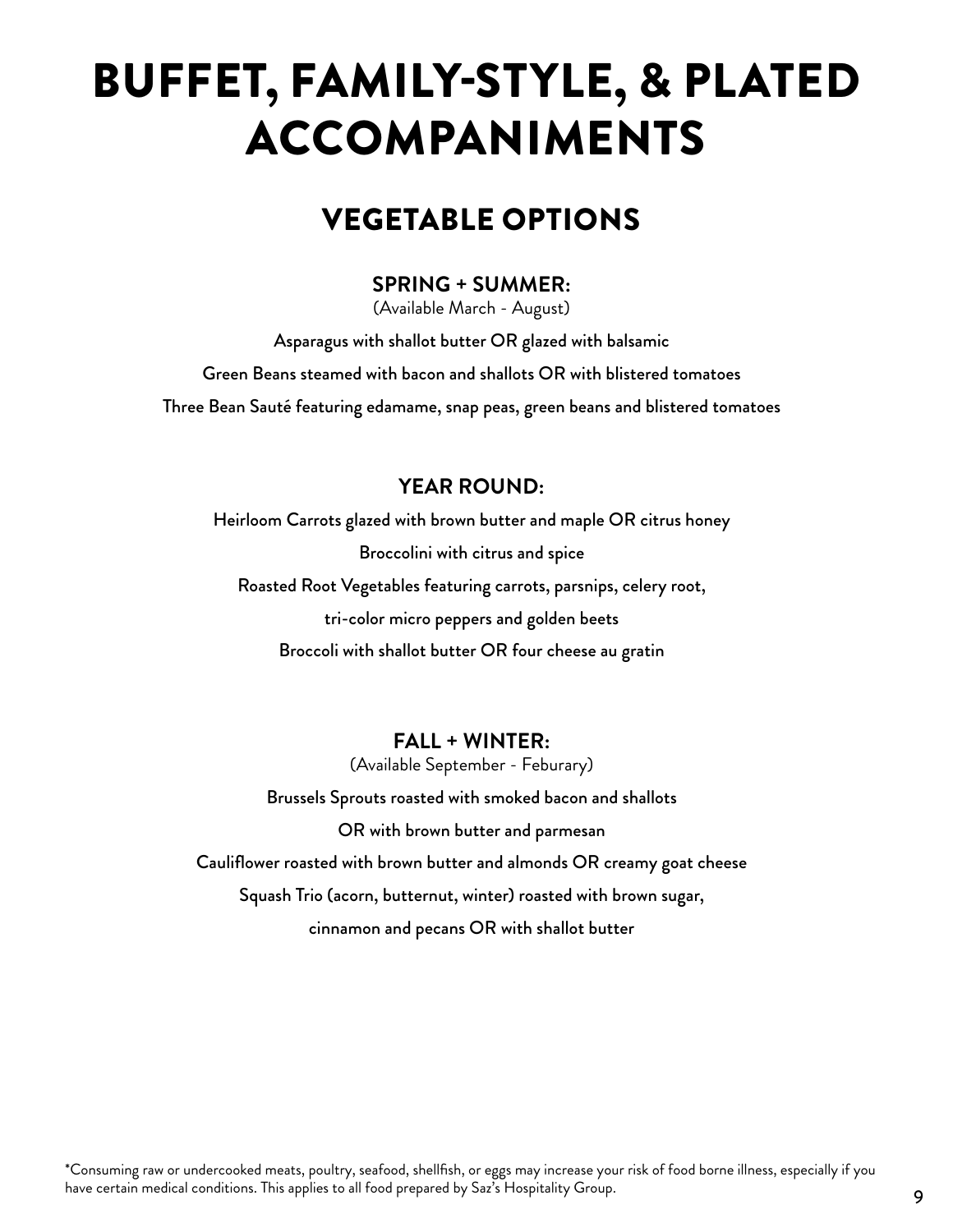Incorporate elements of style and décor into your menu with interactive, chef-prepared food stations. Browse our wide array of stations to create the perfect dining experience. In addition to the many selections we've presented here, we'd be happy to create something perfectly suited to your vision. Other enhancements are available - let your imagination run free! Only available for events with 100 or more guests.

> All stations include simple themed décor, linens, and station equipment. Add a table-served green salad to kick off your guests' journey for an additional \$3 per guest.

## CLASSIC ELEGANT LUXE

Three Stations \$50

Four Stations \$54

Five Stations \$58

## EAST ASIA

Pepper steak with shiitake mushroom and hoisin sauce Cashew chicken Vegetable lo mein in mini take-out boxes Lemongrass ginger rice Fortune cookies

## BELLA ROMA

Penne pasta arrabbiata with roasted vegetables Sweet potato & ricotta gnocchi with pesto alfredo Your choice of chicken or shrimp added to one pasta dish. (Add both for both pastas for +\$3) Tossed Caesar salad with shaved parmesan Antipasto platter with assorted salame, cheese, olives, grilled vegetables, and breads

## THE CARVERY

## Choose one option (or serve both for an additional \$6)

## OPTION #1

Carved herb roasted New York strip loin\* Horseradish mashed potatoes Caramelized onion & wild mushroom ragout Tarragon horseradish cream Green peppercorn demi-glace Silver dollar rolls Ciabatta squares

## OPTION #2

 Citrus brined smoked turkey Herb citrus gravy Cranberry orange relish Rosemary-garlic mashed potatoes Rosemary honey whole grain remoulade Bourbon peach compote Silver dollar rolls Ciabatta squares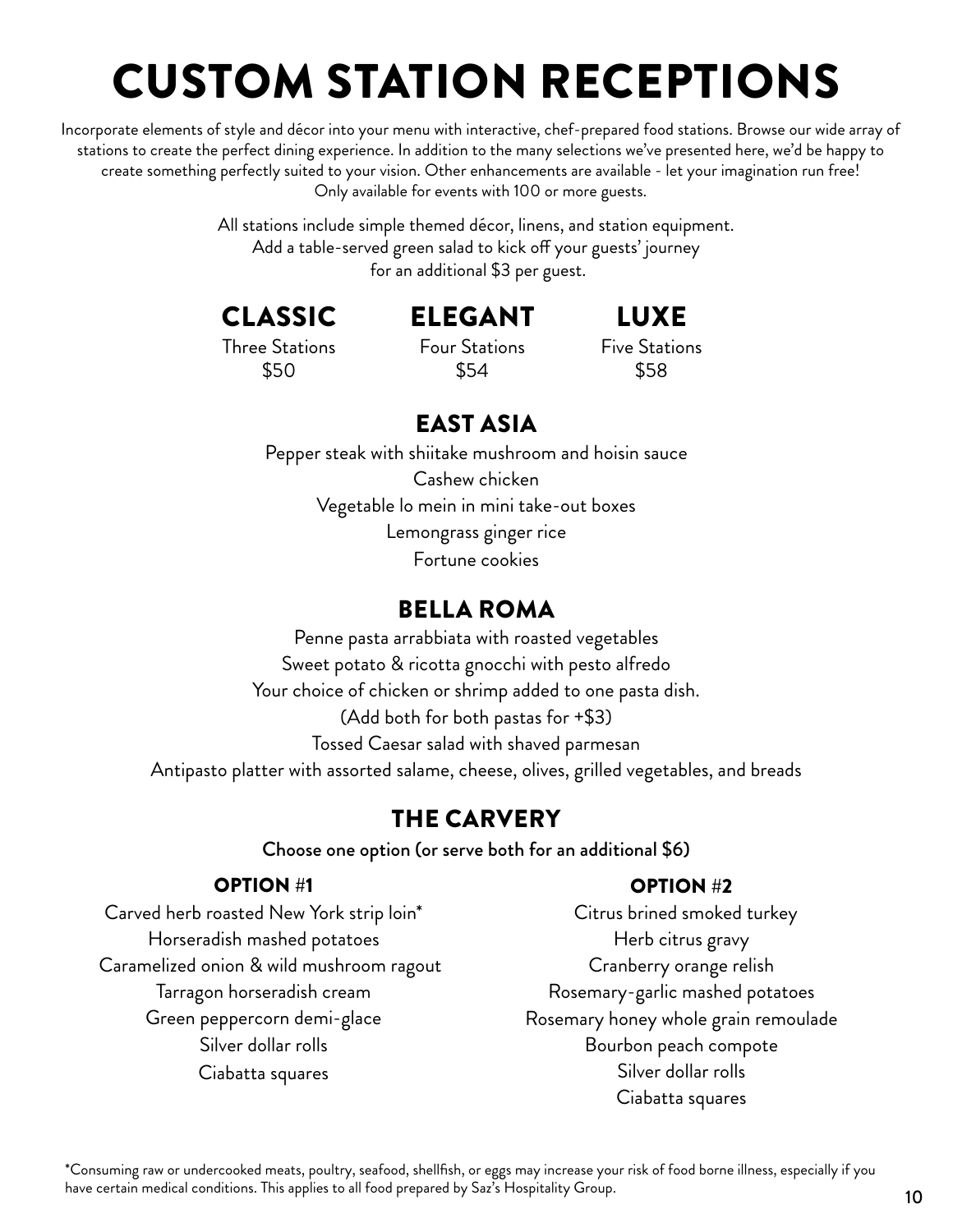## BRUNCH BAR

Scrambled eggs

Roasted Roma tomatoes with 18 year old balsamic, basil olive oil topped with goat cheese

Sliced fruit tray

Assorted pastries with butter, jams and lemon curd

Potato Lyonnaise

#### **Choose Two of the Following Meats:**

Sausage links Smoked bacon

Orange rosemary glazed ham

#### **Choose One of the Following:**

Cinnamon roll bread pudding with cream cheese icing on the side French toast bake with nutella syrup Southern biscuits and gravy

*Add omelet station for additional \$5 per person*

## AUTHENTIC STREET TACO BAR

#### **Taco offerings include:**

 Corn and flour tortillas Shredded lettuce Pico de gallo Roasted tomato salsa Mexican crema

Avocado-tomatillo salsa Queso blanco Assorted hot sauces Black beans Mexican rice

#### **Select two proteins to complete your station:**

Grilled carne asada with smoked bacon Carnitas-style pork al pastor with grilled pineapple Grilled chicken with fajita peppers and onions Chipotle shrimp with jalapeño pineapple slaw

## COMFORT CLASSICS

Merlot braised tenderloin tips over egg pasta Fried chicken with white pepper gravy Country green beans with bacon and shallots Buttermilk mashed potatoes with white pepper gravy

## SUMMER BBQ STATION

Saz's award-winning BBQ baby back ribs Sliced smoked BBQ tri-tip with fire-roasted peppers Creamy coleslaw Smoked baked beans with burnt ends and andouille sausage Warm cornbread with Wisconsin honey butter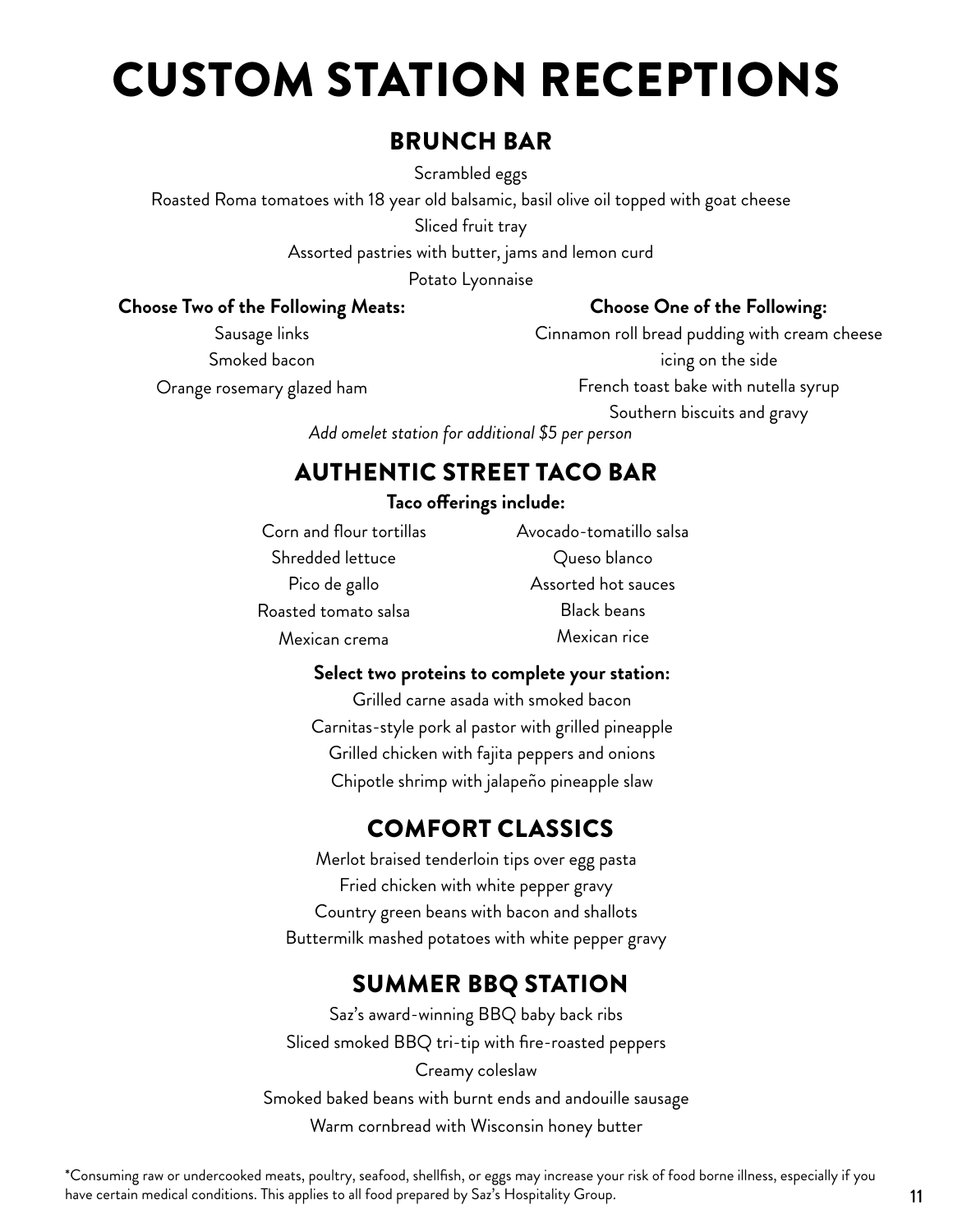## MAC N' CHEESE MARTINI BAR

Our classic Homemade Mac n' Cheese and Pepper Jack Mac n' Cheese teamed with an array of toppings to design your own creations:

> Grilled chicken breast Baby shrimp Shredded beef short rib Bacon Chives

Chopped asparagus Sun-dried tomatoes Roasted garlic Sautéed wild mushrooms Jalapeños

## RISOTTO MARTINI BAR

Select your favorite ingredients, then watch as Chef sautés-to-order, topping a martini glass of creamy parmesan Arborio rice (risotto) with your selections. Toppings include:

> Shiitake mushrooms Bell peppers Red onion Olives Fresh basil

Roast chicken breast Baby shrimp Shaved parmesan Chives Sun-dried tomatoes

## MASHED POTATO MARTINI BAR

Create your ideal mashed potato martini – select your toppings, then watch our Chef sauté-to-order, topping a martini glass of mashed potatoes (Wisconsin Cheddar and Traditional) with your ingredients.

> Artichoke hearts Bell peppers Smoked bacon **Chives**

Red onion Capers **Olives** Assorted cheeses

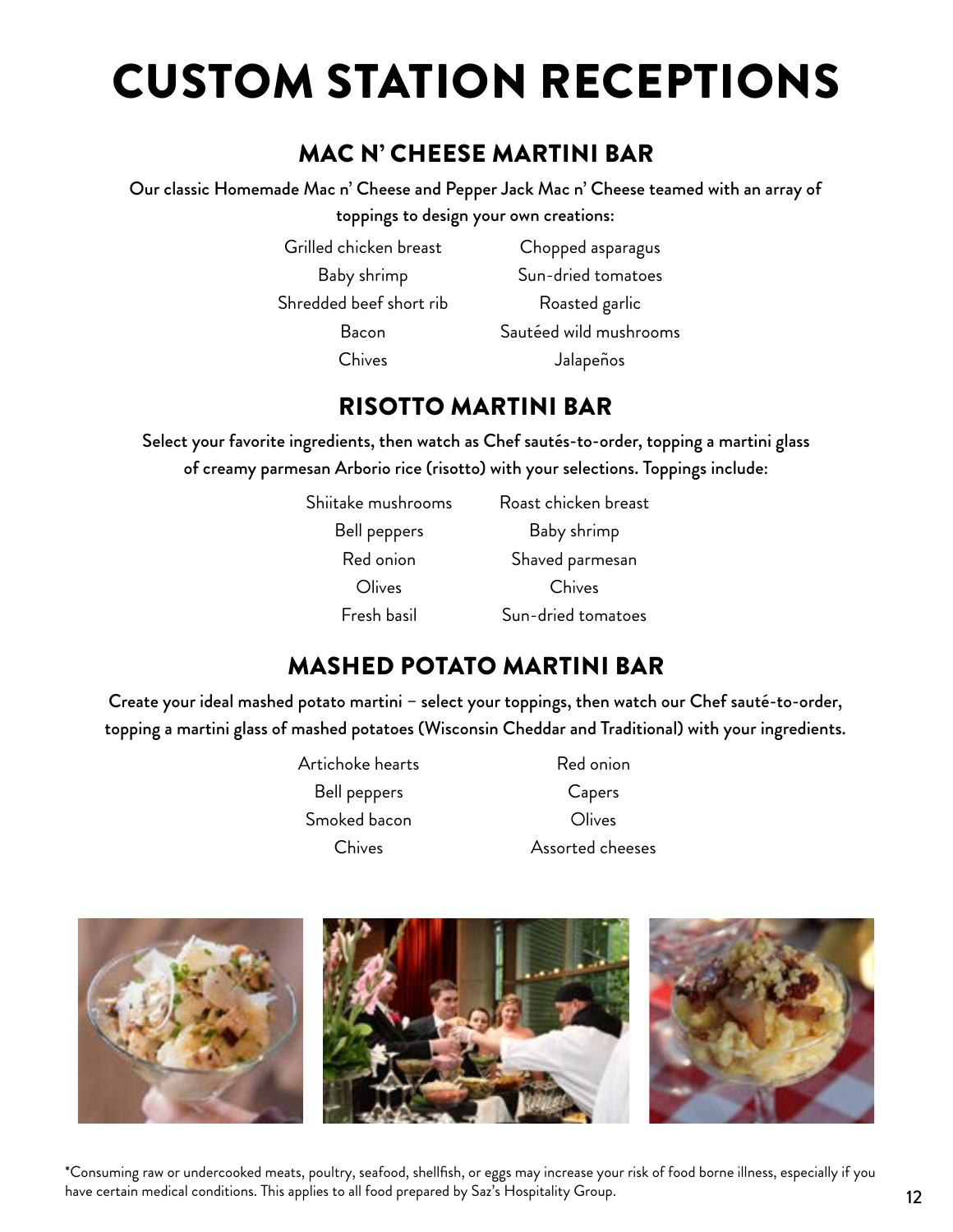## ULTIMATE SEAFOOD & SHELLFISH STATION\*

*(Add \$15 per guest)*

### CHILLED:

Jumbo shrimp cocktail

Pan-seared tuxedo crusted yellowfin tuna

Fresh oysters on the half shell

Pastrami smoked salmon display with chef's garnishes

Peruvian seafood ceviche with sweet potatoes, gold beets, coconut milk, jalapeno and cilantro

Assorted hot sauces Wonton crisps Tortilla chips Fresh cut citrus Tequila cocktail sauce Wasabi cream

## HOT:

Crab cakes with Louie remoulade and micro mustard greens Black mussels steamed with white wine garlic herb butter

## CLASSIC MILWAUKEE SWEETS

Sprecher Orange and Root Beer floats Build-your-own sundaes with classic Milwaukee custard (vanilla and chocolate); pecans, cashews, caramel, hot fudge, maraschino cherries, and whipped cream

## PETITE DESSERT BAR

An array of mini desserts, including cannoli, macaroons, éclairs, cream puffs, cheesecakes, tarts, and cupcakes French petit fours Coffee service with cream and sugar

## DONUT BAR

Assorted donuts Regular and decaffeinated coffee with accompaniments Assorted flavored coffee syrups Whipped cream, chocolate stir sticks, and cinnamon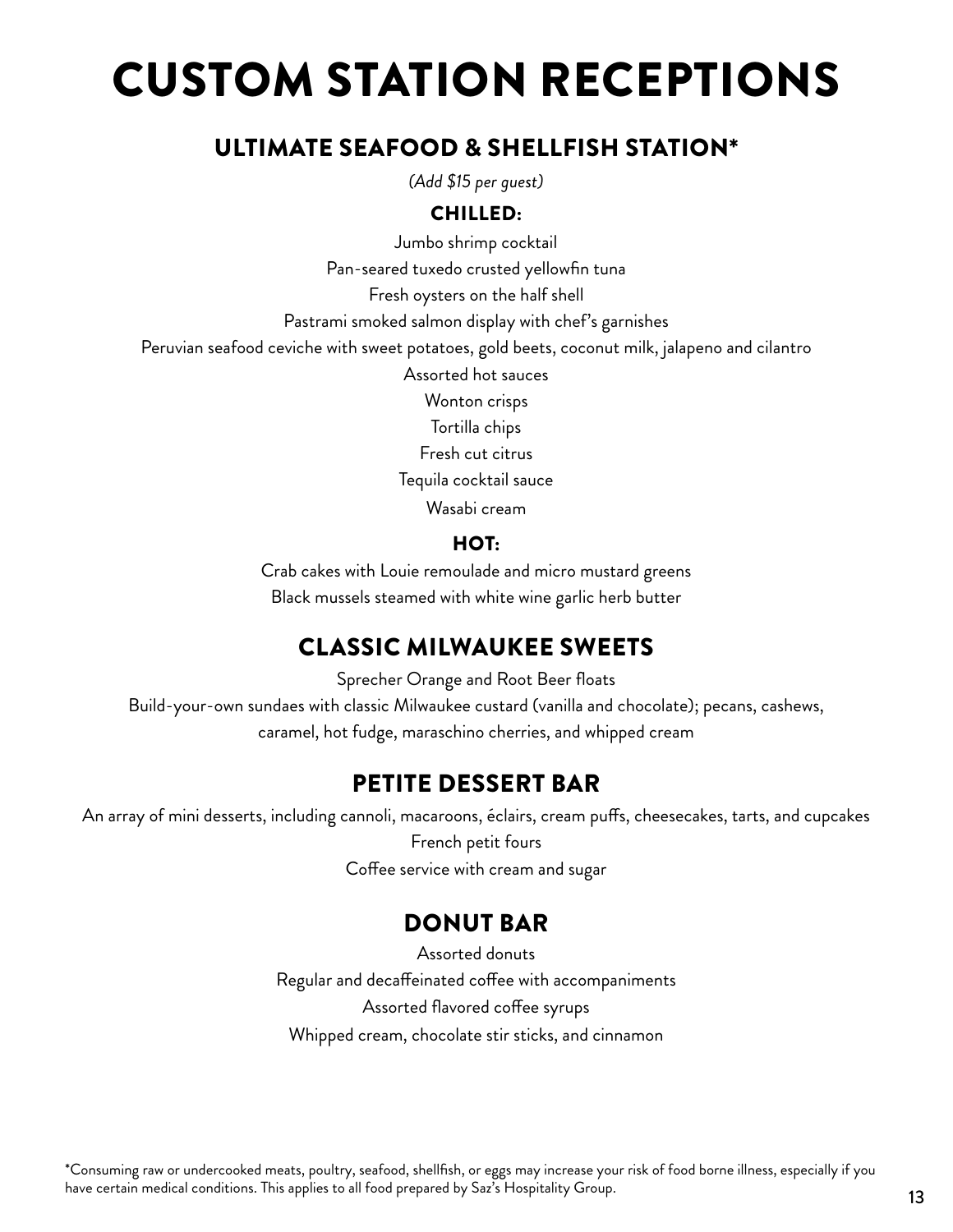# LATE NIGHT & DESSERT PACKAGES

These packages are served for one hour of your choice and are applicable only as an enhancement to an existing dinner menu. Late night selections are presented with high quality disposable service ware. Items with \*\* doubleasterisk may require extra accommodations for frying in winter months. Check with your event planner.

## HOT SLIDER STATION | \$48 PER DOZEN

Choose three slider styles:

#### Fried Chicken and Waffles\*\*

Southern fried chicken breast on a jalapeño honey butter toasted Belgian waffle with maple-mustard aioli

### BBQ Pulled Pork

Pulled pork topped with sautéed poblano, smoked cheddar, and bread and butter pickles served on a mini Bavarian pretzel

Key West Po'Boy\*

Fried shrimp served on a mini po'boy bun with lettuce, grape tomatoes, and key lime mayonnaise

#### Wagyu Slider\*

Wagyu slider with balsamic bacon onion jam and smoked gouda on mini ciabatta bun

## TACO & NACHO BAR | \$13 PER GUEST

Taco-seasoned beef, diced tomatoes, pickled jalapeños, sliced black olives, cheese sauce, sliced scallions, sour cream,

guacamole, flour tortillas, and hot sauce

Served with chicken taquitos, beef empanadas, and tortilla chips.

## SAZ'S FESTIVAL-FAMOUS STATION \*\* | \$12 PER GUEST

Signature Sour Cream & Chive Fries with house dipping sauce Leinenkugel's beer battered Wisconsin white cheddar cheese curds with Saz's Spicy White BBQ Saz's festival-favorite Mozzarella Marinara

## CLASSIC SNACK STATION | \$12 PER GUEST

House-made Kettle chips with classic homemade French onion dip House-made Cajun Snack Mix with peanuts Sweet n' Salty Kettle Corn Cheddar Popcorn

Popcorn with butter and assorted seasoning salts

## BAKED BAVARIAN PRETZEL BITES | \$11 PER GUEST

Freshly baked Bavarian pretzel bites, brown butter, pretzel salt, warm caramel, cinnamon sugar, chocolate fudge, whipped cream, chocolate sprinkles, and vanilla ice cream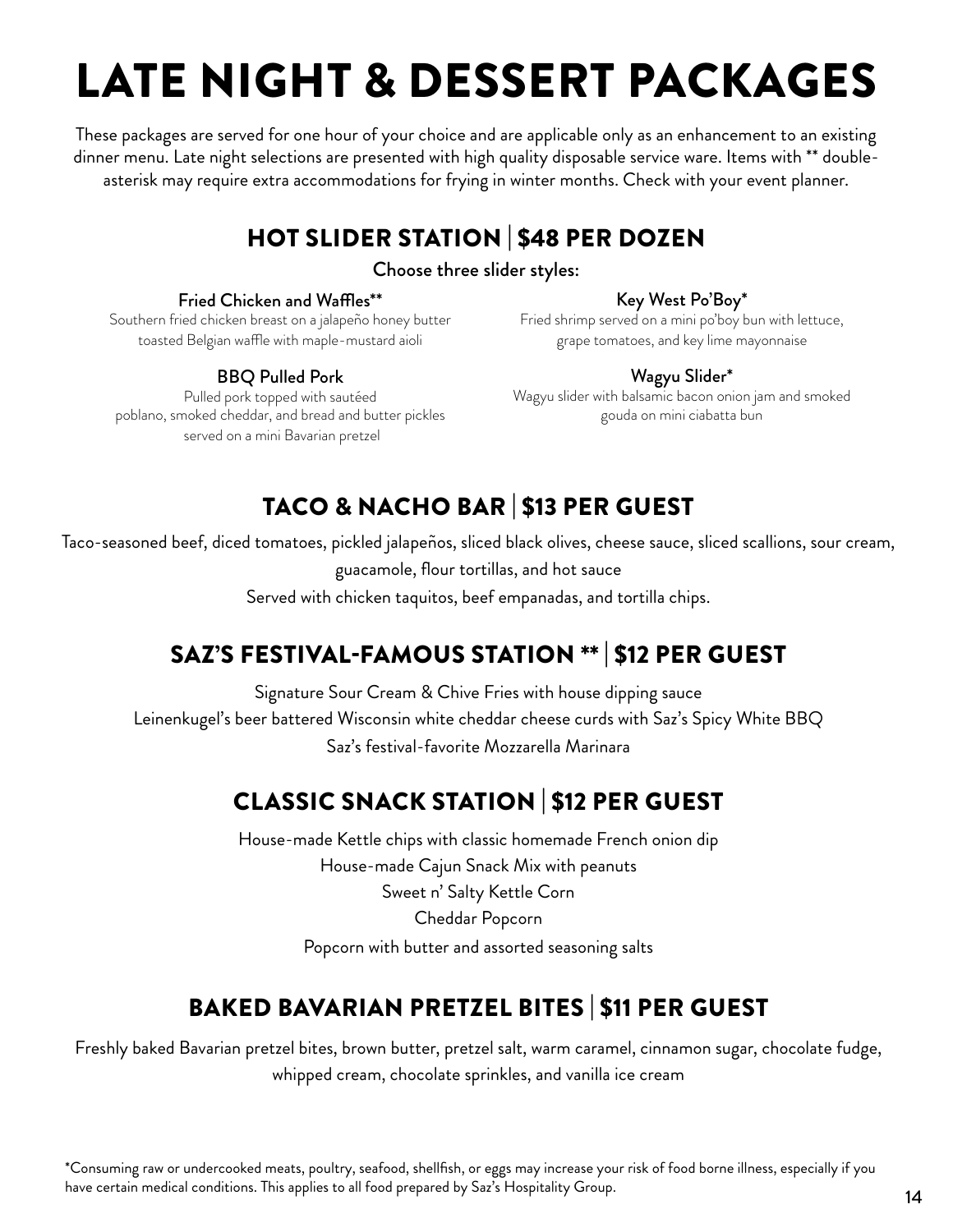# LATE NIGHT & DESSERT PACKAGES

## BBQ SUNDAE BAR | \$12 PER GUEST

Saz's signature BBQ pulled pork, BBQ pulled chicken, chopped smoked tri-tip, bacon bits, cavatappi pasta, traditional cheese sauce, pepper jack cheese sauce, frizzled leeks, caramelized onions, sautéed mushrooms, poblano peppers, pickled jalapeños, cilantro, scallions,shredded cheddar, and pepper jack cheese

## CLASSIC MILWAUKEE SWEETS | \$11 PER GUEST

Sprecher Orange and Root Beer floats Build-your-own sundaes with classic Milwaukee custard (vanilla and chocolate); pecans, cashews, hot fudge, caramel, maraschino cherries, and whipped cream

## PETITE DESSERT BAR | \$42 PER DOZEN

An array of mini desserts, including cannoli, macaroons, éclairs, cream puffs, cheesecakes, tarts, and cupcakes French petit fours

## DONUT BAR | \$20 PER DOZEN

Assorted fresh bakery donuts

## PIES GALORE BAR | \$32 PER DOZEN

An assortment of individually sized pies and tarts such as apple pie, cherry pie, pecan tart, and lemon tart Don't forget the ala mode! Add vanilla ice cream | 4 per guest

## COFFEE ENHANCEMENTS | \$3 PER GUEST

Regular and decaffeinated coffee Accouterments including cream, sugar, flavored syrups, whipped cream, chocolate stir sticks, and cinnamon Add assorted cordials (where available) | +\$3 per guest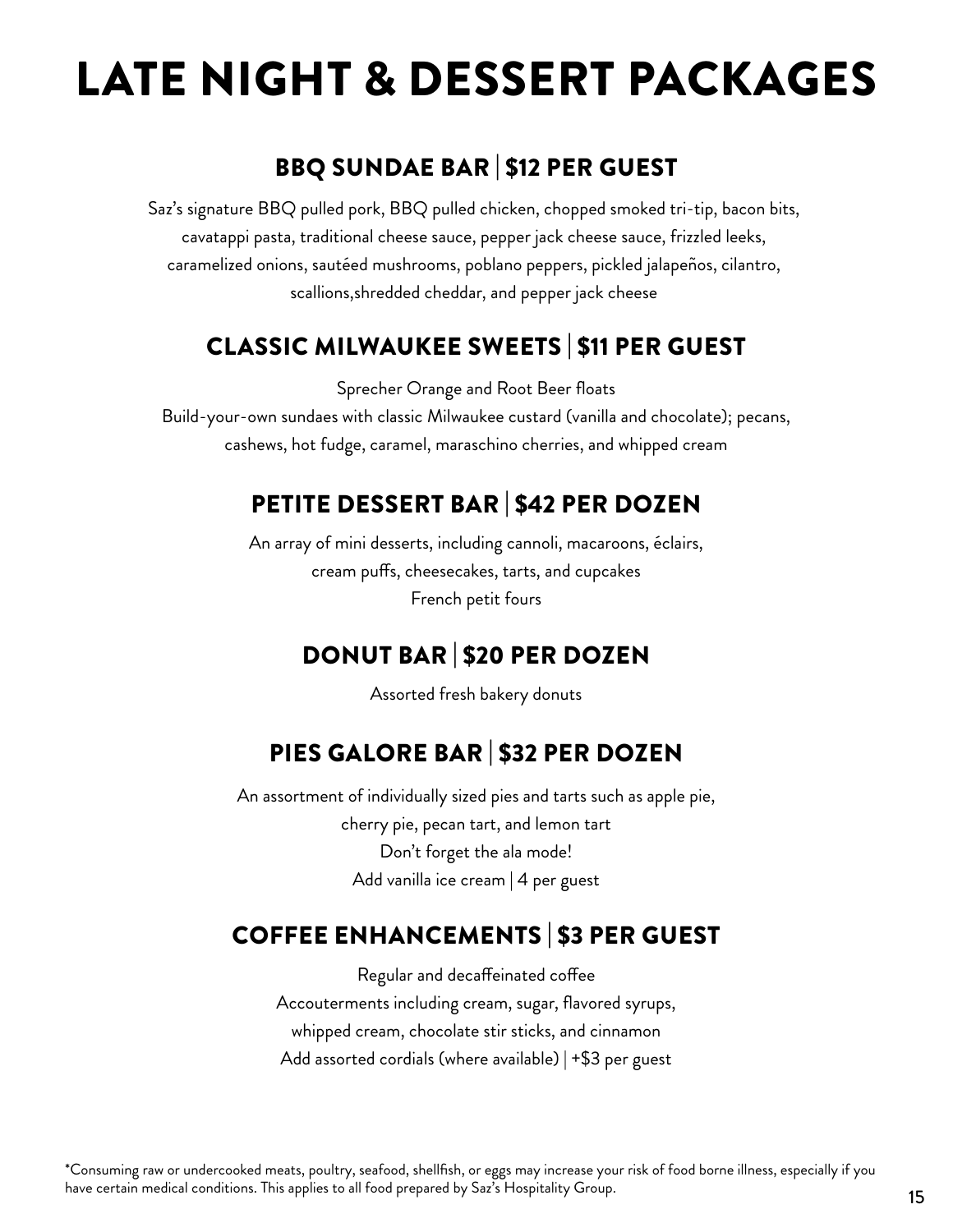## BAR PACKAGES

*Package prices are for five consecutive hours of bar time. Wine packages are not served at the table unless otherwise noted. Packages do not include bombs, shots or bottled beer, unless otherwise noted. All prices are subject to 22% service charge and sales tax. Last call is 11:30 pm and venue closes at midnight. Bar minimum is \$1,500; If combined cash and hosted bar revenue does not reach \$1,500, a \$30 per hour, per bartender fee will apply (calculated for the duration of the event).* 

*Please note that Western Lakes does not permit the carry in of outside beverages under any circumstances – all beverage service must be provided by our professional, licensed bar staff with product supplied expressly through Western Lakes. Failure to comply with this policy will result in confiscation of any product carried in and could result in additional fees. Detailed product lists are available on request.*

## BEVERAGE PACKAGES

#### **Silver Package**

*\$17 per guest + \$3.50 Each Additional Hour* Domestic Draft Beer House Wine Soft Drinks

## **Rose Gold Package** *\$19.50 per guest*

*+ \$4.00 Each Additional Hour* Premium & Domestic Draft Beer House Wine Hard Seltzers Soft Drinks

#### **Gold Package**

*\$23 per guest + \$4.50 Each Additional Hour* Premium & Domestic Draft Beer House Wine Rail Cocktails Hard Seltzers Soft Drinks

### **Platinum Package**

*\$27 per guest + \$5.50 Each Additional Hour* Premium & Domestic Draft and Bottled Beer Premium Wines Premium Cocktails Hard Seltzers Soft Drinks

#### **Ultimate Package**

*\$32.50 per guest + \$6.50 Each Additional Hour* Premium & Domestic Draft and Bottled Beer Premium Wines Top Shelf Cocktails Hard Seltzers Soft Drinks Champagne Toast and (one glass) Wine Pour at table included with dinner

#### **Hosted Full Bar - Cocktail Hour Only**

*\$10 per guest (First Hour)* Premium & Domestic Draft Beer House Wines Premium Cocktails Hard Seltzers Soft Drinks

#### **Non-Alcohol Open Bar (Under 21)**

*\$5 per guest + \$2 Each Additional Hour* Soda Lemonade Cranberry Juice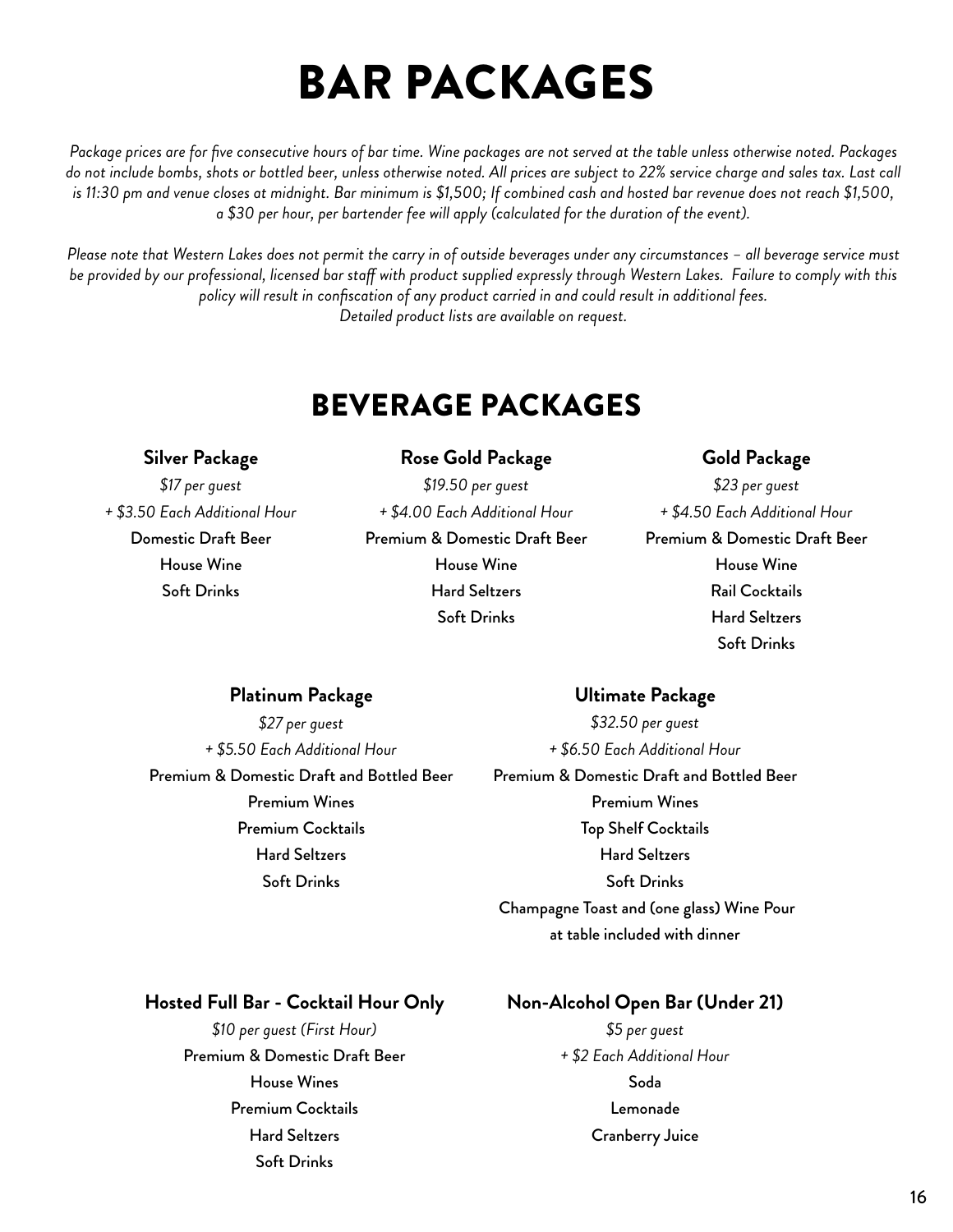## BAR PACKAGES

## **Additional Options**

\*Add One Wine Pour with Dinner | \$5.00 per guest or \$26 per bottle for Head Table \*Add House Champagne Toast with Dinner | \$2.75 per guest or \$28 per bottle for Head Table \*Ask about greeting sippers or specialty cocktails \*Getting Ready On-Site? Ask about adding mimosa's, seltzers or beer for the bridal parties

**A La Carte Beverages - On Consumption** 

Bottled Beer | \$4.75 and up Cocktails | \$6 and up Bottled Wine | \$26 and up Soda, Lemonade, Cranberry | \$2.25 per glass

## LIQUOR PRODUCT SELECTIONS: **PREMIUM BRANDS**

Tito's Vodka, Smirnoff Vodka, Deep Eddy Vodka, Brokers Gin, Korbel Brandy, Jack Daniels Whiskey, Jim Beam Bourbon, Seagram's 7 Whiskey, Canadian Club Whiskey, Early Times Whiskey, Bacardi Rum, Mount Gay Rum, Captain Morgan Rum, Malibu Rum, J&B Scotch, Jose Cuervo Silver & Gold Tequila, Southern Comfort

## **TOP SHELF BRANDS**

Grey Goose Vodka, Ketel One Vodka, Absolut Vodka, Tanqueray Gin, Bombay Sapphire Gin, Beefeater Gin, Crown Royal Whiskey, Makers Mark Bourbon, Woodford Reserve Bourbon, Bulleit Bourbon, Jameson Irish Whiskey, Johnnie Walker Black or Red Scotch, Glenlivet Scotch, Casamigos Tequila, Patron Tequila

## WINE SELECTIONS:

## **HOUSE VARIETALS**

Pinot Grigio, Chardonnay, Cabernet Sauvignon, Merlot, White Zinfandel, Moscato, Champagne

## **PREMIUM VARIETALS**

All House varietals plus- Sauvignon Blanc, Riesling, Pinot Noir, Malbec, Red Zinfandel, Rosé

\*Please consult your event planner for a full list of premium wines

## BEVERAGE SERVICE PRICING & POLICIES

Bar service at Western Lakes ensures your event will be staffed with experienced, friendly, courteous, uniformed, licensed, and trained bartenders. Bar staff will not serve those who appear intoxicated, those who cannot produce valid ID, or those who are under the legal drinking age. Bartenders reserve the right to refuse service to unruly or otherwise uncooperative patrons at their discretion. All bar equipment (including standard glassware) and product are included in your pricing as indicated in the relevant services contracted. Bartenders do accept gratuities as part of their livelihood and will display tip jars at your event. If you prefer that we refrain from this practice, please alert your event planner and they will add a \$14 per bartender, per hour (including set up and tear down) gratuity fee in lieu of tip jars.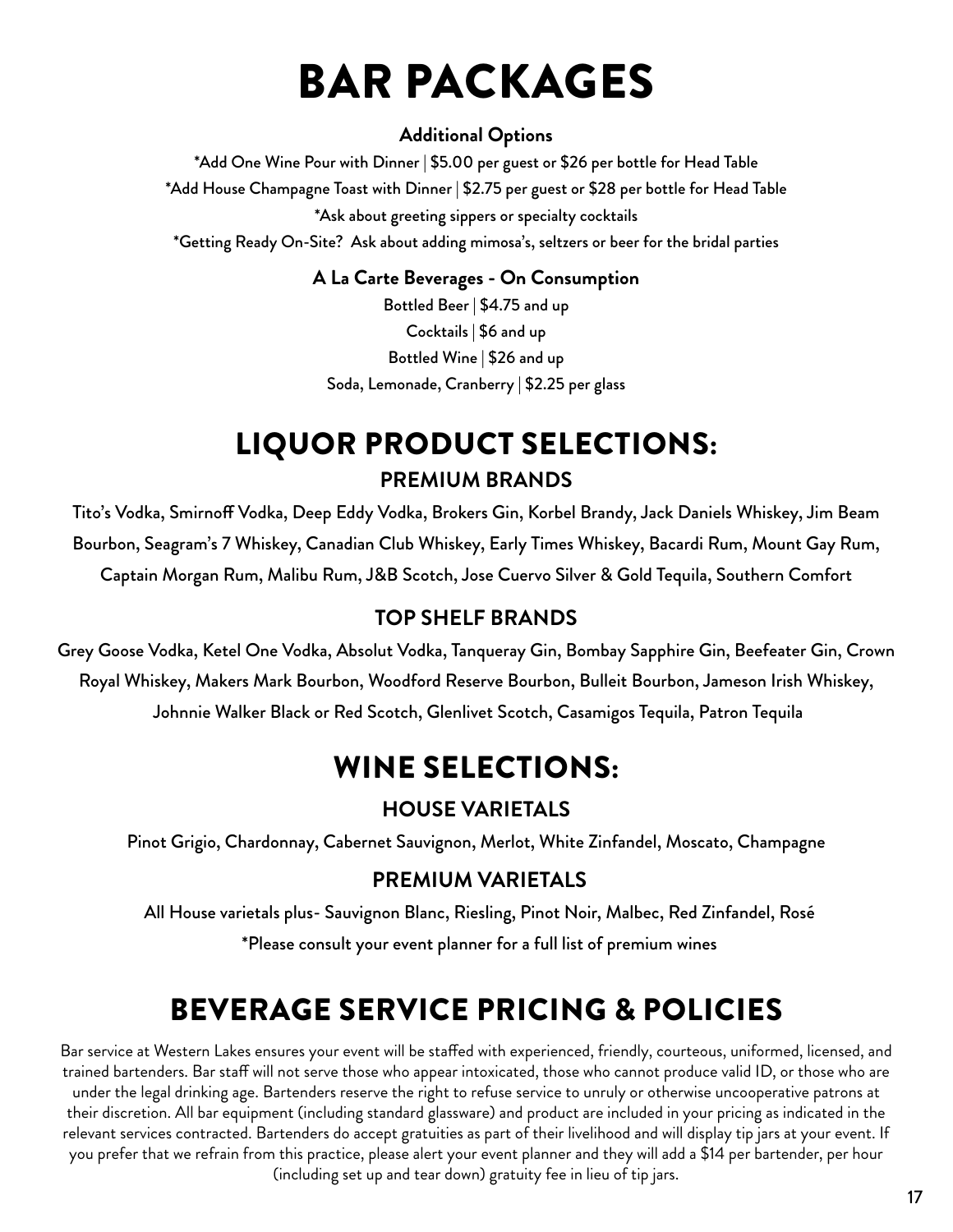# GENERAL POLICIES & INFORMATION

### **WHAT YOU CAN EXPECT**

Saz's & Western Lakes holds client satisfaction at the very pinnacle of priorities. To us, each event is treated with the utmost attention and care, resulting in a simple, stress-free planning experience. The following amenities and services are complimentary when you choose Saz's Catering & Western Lakes:

- 60" round dining tables and chairs. All banquet tables
- Professional and accommodating planning, service staff and culinary team
- Stock pattern china, silver flatware, coffee mug, and water goblet
- White, black, or ivory floor-length linens and your choice of a solid-colored linen napkin (standard color selections based on availability)
- Complimentary cake cutting and serving (cake must be provided by a licensed bakery -per Wisconsin state law, no personal food items are permitted on the premises)
- Coffee service with dinner including regular and decaf coffee, plus hot tea and milk on request

#### **ENHANCED SERVICES AVAILABLE**

Saz's Catering provides full-service planning for events and has longstanding relationships with event services vendors of all types in Waukesha County and the surrounding areas. Our menu includes our stock pattern of china and flatware. Glassware, buffet/station linens upgrades, and enhancements are available (at an additional charge). Special requests, customized linen packages, and rental coordination are welcome and encouraged – please consult your event planner for details and recommendations.

#### **MENU PRICING**

All menus in this packet are based on a minimum of 150 guests. An additional fee will apply to smaller groups, as follows.

- 125-149 guests- add \$3 per person
- 75-124 guests- add \$6 per person

**Menus are evaluated and adjusted once per calendar year. Should your pricing change, you will be notified in writing. With signed contract and deposit, Saz's Catering guarantees that your menu pricing will not increase more than 5% above listed pricing at the time you secure your event.**

### **TASTINGS**

We host two group tastings per year (Spring and Fall) for our booked clients. At the group tasting we will have a selection of our most popular hors d'oeuvres, entrees, side dishes and late-night selections. We do offer individual tastings on a limited basis weekdays (Monday through Thursday). Please consult your event planner.

### **PLATED DINNER SERVICE**

Please choose up to two entrée choices (not including any vegetarian or kids' meal selections) for your event. If you would like more than two entrée choices, pricing for all selections would be additional \$4 per guest.

### **CATERING MINIMUMS**

Food and beverage minimums and room rental rates vary based on your event details. Should your final menu not meet the food and beverage minimum for which you are contracted, you will be invoiced for the difference. Food and beverage minimum does not include applicable sales tax, service charge, room rental, or items that are unrelated to food and beverage. Please refer to our rate sheet for more details.

### **SECURING YOUR EVENT: CONTRACTS AND DEPOSITS**

Saz's Catering requires that a signed contract accompany your initial event deposit. Your event date is not considered secure until Saz's Catering is in receipt of both contract and deposit – dates will not be held, and prospective clients are not guaranteed a first right of refusal. The initial deposit required is equal to your full room rental fee. Final guest count and menu may be modified up to 15 business days prior to your event.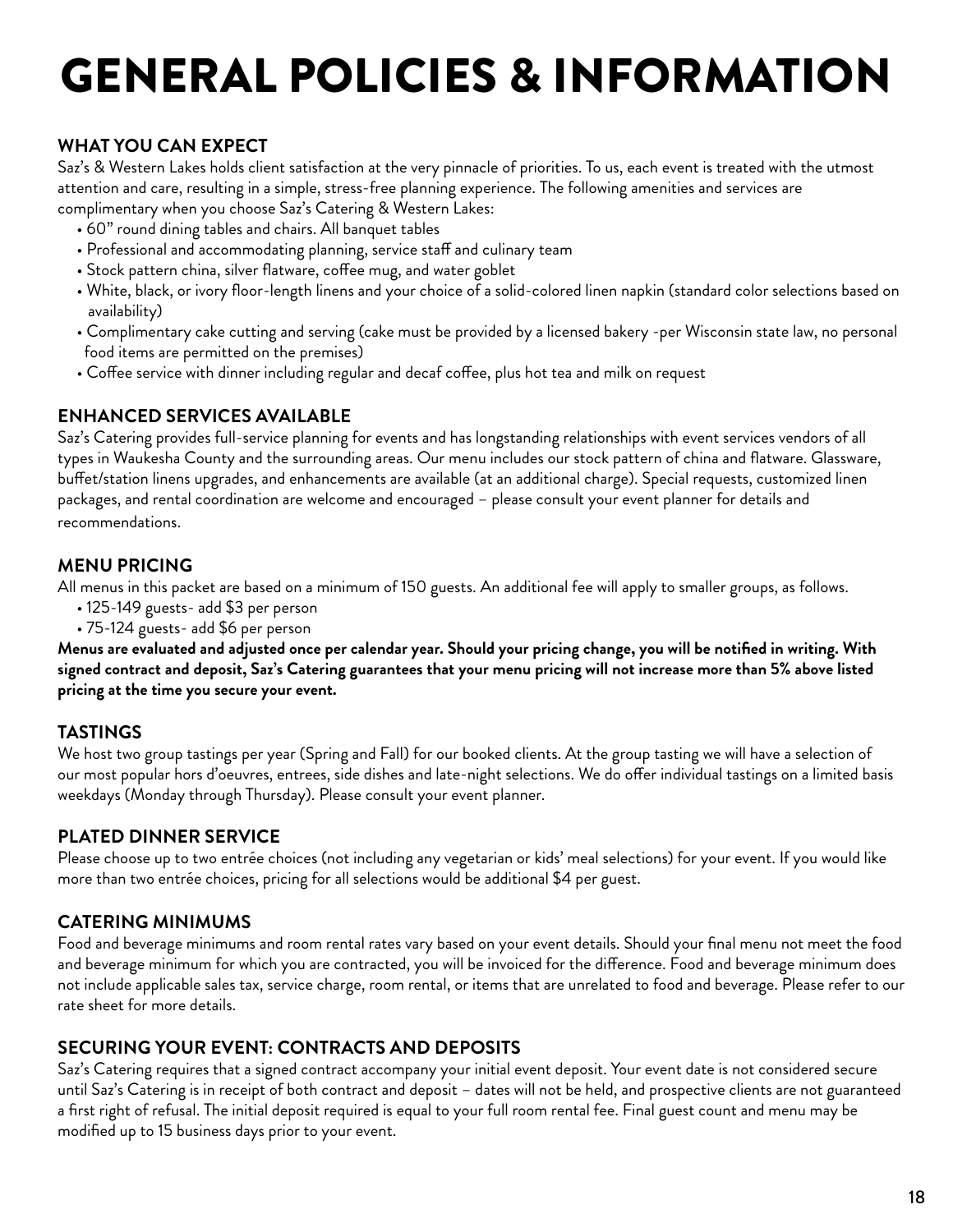# GENERAL POLICIES & INFORMATION

## **PAYMENT SCHEDULE**

Second Deposit - 50% of remaining balance, due 6 months prior to your event date

Final Deposit - 100% of remaining balance, due 15 working days prior to your event date.

Please note that all events require payment in advance of services unless previous arrangements have been made. Anticipated post event charges will require a verified credit card to be held on deposit. Ancillary charges will be processed via the card on file within 30 days following your event unless another form of payment is presented prior to your event conclusion.

#### **All deposits are nonrefundable.**

### **FINAL DETAILS**

Final details, including guest count, menu selections, room diagram confirmation, itinerary, rental requirements, final payment, and any other information important to the success of your event, are due to your event planner or our office no less than 15 business days prior to your event. The final guest count is the minimum number of guests for which you will be charged and, along with any other associated charges, will determine your final balance due. After this time, your guest count may be increased, but not decreased, pending the availability of product, equipment, and staff to accommodate your request.

### **SERVICE CHARGE AND SALES TAX**

Food, beverage, and rentals are subject to a 22% service charge and applicable sales tax. Service charges are applied to labor and other associated expenses and are not a gratuity. Gratuity is left entirely to the discretion of the client. Should you wish to extend a gratuity to the staff for your event, your event designer or manager can assist you in doing so.

#### **SPECIAL MENU REQUESTS**

This menu is designed to give you a taste of what Saz's & Western Lakes can offer your event. A wide variety of other menus and beverage packages are available. Our planning team welcomes the opportunity to custom design a menu based on your vision, your traditions, or your favorite food & beverages. Vegetarian, and Dessert menus are available, and we are happy to work with any dietary restrictions you or your guests may have. Your request is our pleasure!

### **CANCELLATION**

Deposits are non-refundable in the case of client cancellation. Should you request that an event be rescheduled, your deposit may be applied to a future event if Saz's is able to re-book the original date with an event of a comparable size. Should an event have to be rescheduled for any other reason (i.e., state, or local restrictions, act of God, etc.), your deposit may be applied to a future event.

### **HOLIDAYS AND SPECIAL RATES**

Additional service charges will apply to the following dates: New Year's Eve, New Year's Day, Christmas Eve, Christmas Day, Thanksgiving, Labor Day Weekend, Memorial Day Weekend, Easter Weekend, or Fourth of July weekend. Service charges are billed at 1.5 times the standard rate.

### **LEFTOVER FOOD**

Per Saz's Catering policy and the policy of the State of Wisconsin Health Department, no left-over food is permitted to leave the premises following an event. This is to safeguard against inadvertently improper food storage by guests and subsequent food safety concerns. All food product served during an event becomes the property of Saz's Catering. As such, Saz's staff does not provide to go containers.

### **DECORATIONS**

Decorating is permitted with pre-approval by your event planner. Open-flame candles are strictly prohibited; however, completely enclosed candles are permitted. Banners or items for display cannot be attached to walls, floors, windows or ceilings with nails, tape or any other substances that may cause damage. No confetti cannons, smoke machines, or fog machines are permitted.